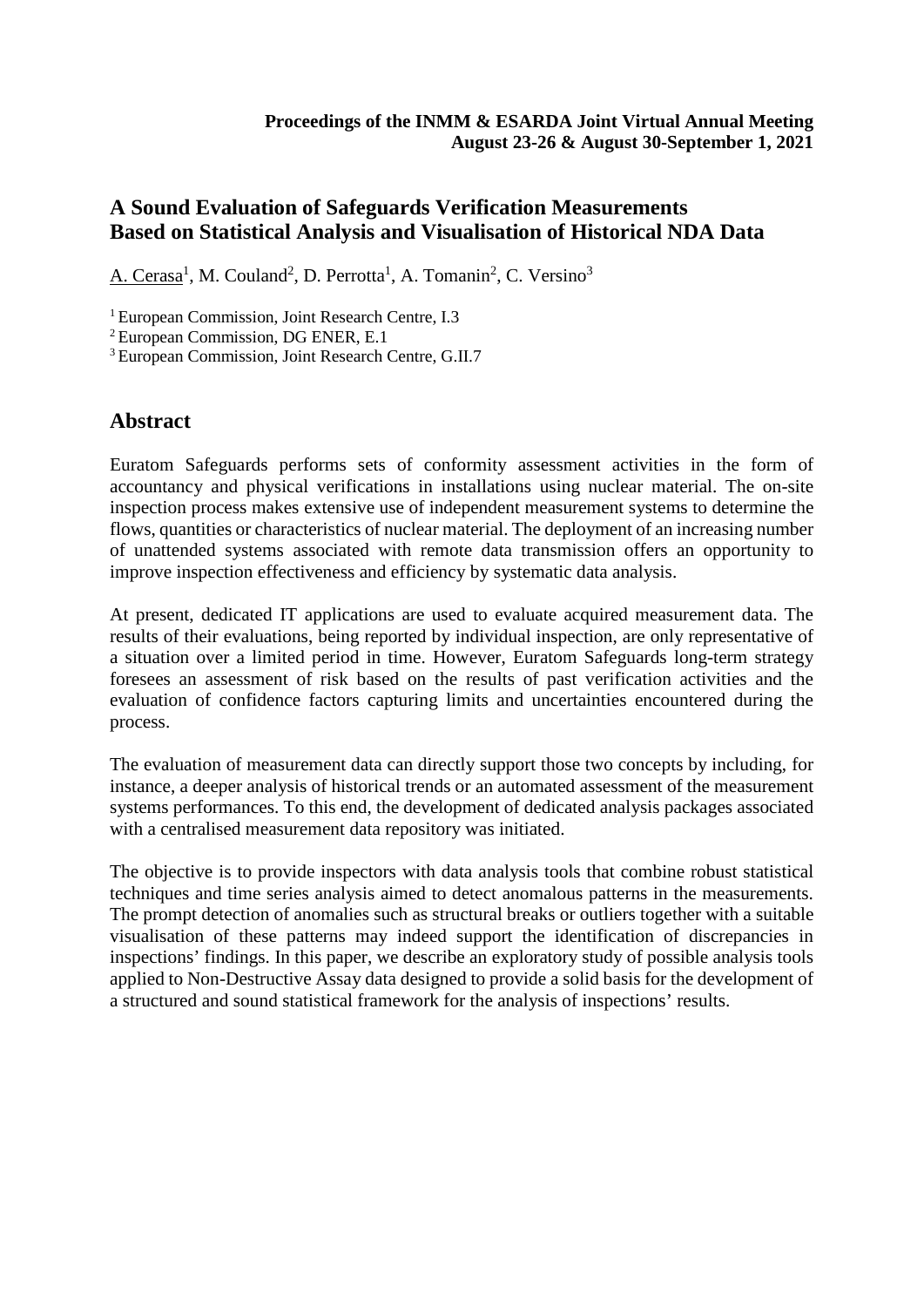# **1. Context**

The Euratom Treaty laid down the foundation for the peaceful use of nuclear materials and technologies in Member States of the European Union (EU MS). The Treaty established a nuclear material supervision system, known as "Euratom safeguards" to ensure the nondiversion of nuclear material from their intended uses and compliance with safeguards obligations under international agreements.

The European Commission Directorate ENER E (EC ENER E) is entrusted with the responsibility of administrating Euratom safeguards and implements associated supervision activities by a combination of material accountancy measures and physical verifications.

On-site, Euratom inspectors verify a nuclear facility operator's declarations related to the flows, quantities and characteristics of nuclear materials with independent findings, these being supported by the analysis of data generated by destructive analysis (DA), containment and surveillance systems and lastly data generated by non-destructive assays (NDA), which are the object of this paper.

The NDA systems are either operated in attended mode or installed as unattended monitoring equipment. In some cases, NDA systems are coupled with remote data transmission, which offers advantages in terms of implementation of safeguards in nuclear facilities. It allows for a reduction of the level of intrusiveness in the facility operation while increasing the verification coverage, shifting part of the inspection effort from on-site activities to off-site data evaluation.

### **2. Problem statement**

Inspectors typically evaluate NDA results on-site by means of dedicated algorithms running in parallel to the instrument acquisition software. The results of their evaluation, being reported by individual inspection, are only representative of a snapshot of a situation over a limited period of time. In addition, the raw data remain usually on-site and are unavailable for historical analysis or re-evaluation at Euratom Headquarters. Therefore, the conclusion drawn for an inspection tends to not take into consideration trend analysis or cross-cutting different sources of data.

The possibility to perform statistical analysis, in an automated, structured and principled manner and possibly in connection with other existing data handling structures was a clear need identified by Euratom Safeguards inspectors. It will allow:

- An analysis of the historical trends to complement the data evaluation, for example by definition of validation and decision thresholds based on past results.
- A dynamic assessment of the performance of the measurement system, allowing for maintenance planning and reducing reaction times in case of failures.

On the long term, these two concepts will contribute to an enhancement of the inspection approach. By combining the use of past verification results and the definition of levels of confidence capturing the uncertainties and limits encountered during the process, inspectors would be able to modulate future verification activities more efficiently.

To respond to these needs, the EC ENER E started the implementation of a centralised repository of measurement data coupled with the statistical evaluation of historical results. The European Commission Joint Research Centre (EC JRC) is developing the approach to the statistical analysis based on anonymised datasets of real inspection data.

The following Section presents a proposal for the statistical analysis approach. The analysis is based on two anonymised datasets of passive neutron coincidence measurements with different features: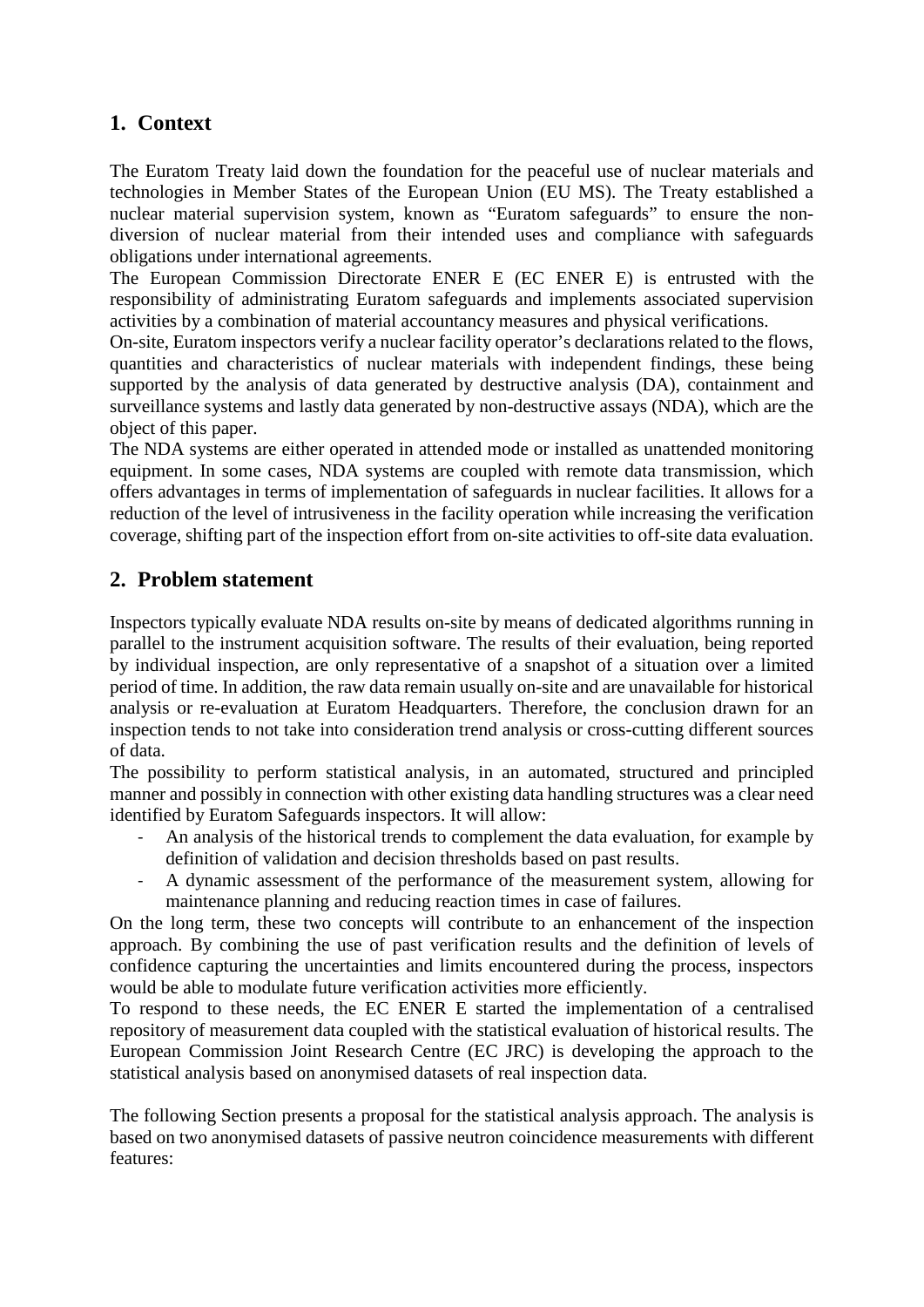- Use case 1 contains measurement of Plutonium oxide cans with similar characteristics in both content and form. The measurements are taken in unattended mode in combination with a High Purity Germanium Detector to evaluate the isotopic composition of the items.
- Use case 2 contains measurements of impure Plutonium bearings items. With respect to the previous use case, the impurities as well as the packaging of the material add inhomogeneity that affects the measurement uncertainty. The measurements are taken in attended mode during yearly inspection, thus a lower number of measurement points are available for the statistical analysis with respect to use case 1.

Results are presented in terms of potential outliers meaning measurements evaluated as being not coherent with the operator declarations. These are reported along with the outliers identified by inspectors based on their classical evaluation approach to provide a validation of the method proposed. Finally, Section 4 describes modalities for embedding the method in the operation workflow of inspections as well as future applications of the statistical analysis.

### **3. The analytical approach**

This Section describes the analytical approach based on 3-steps for the analysis of NDA data. The goal is to provide inspectors with data analysis tools aimed at detecting anomalous patterns in NDA measurements, also in relation to the operator's declaration. Considering a simulated sequence  $Y_1, ..., Y_N$  of values for a generic variable Y, Figure 1 shows examples of the anomalous patterns we pursue to identify. A *level shift* is a "jump" in the average level of the historical values of a measured variable. An *outlier*, instead, is a single observation not in line with the rest of the data. The prompt detection of such anomalies together with a suitable visualisation of these patterns may support the identification of discrepancies in inspections' findings. Further, if required, it enables corrective actions early on in the verification process of nuclear materials.

The analytical procedure is iterative in nature. When a new set of NDA measurements is available (i.e. at the end of an inspection period), the proposed 3-steps approach will make use of past and current data concerning: (i) the Assayed Mass; (ii) the uncertainty of the Assayed Mass obtained through propagation of uncertainties due to counting statistics and calibration parameters (also known as bottom-up approach); and (iii) the Declared Mass.

It is important to remark that, even if the values of NDA measures have a temporal order, they are not analysed as time series because the time interval between measures is not constant. The quantitative methods proposed hereafter are based on time series analysis procedures with adaptations to the particular context. Moreover, the possible presence of outliers in the data requires the adoption of "robust" statistical methods, i.e. methods that allow obtaining estimates that are not affected by anomalous observations (the outliers) or other deviations from model assumptions. For a detailed and comprehensive description of robust statistics, see (inter alia) Maronna et al. (2019).

In the following Sections, we describe the rationale and the expected outcome of each step. They represent an exploratory study of possible analytical tools applied to NDA data designed to provide a solid basis for the development of a structured and sound statistical framework for the analysis of inspections' outcomes.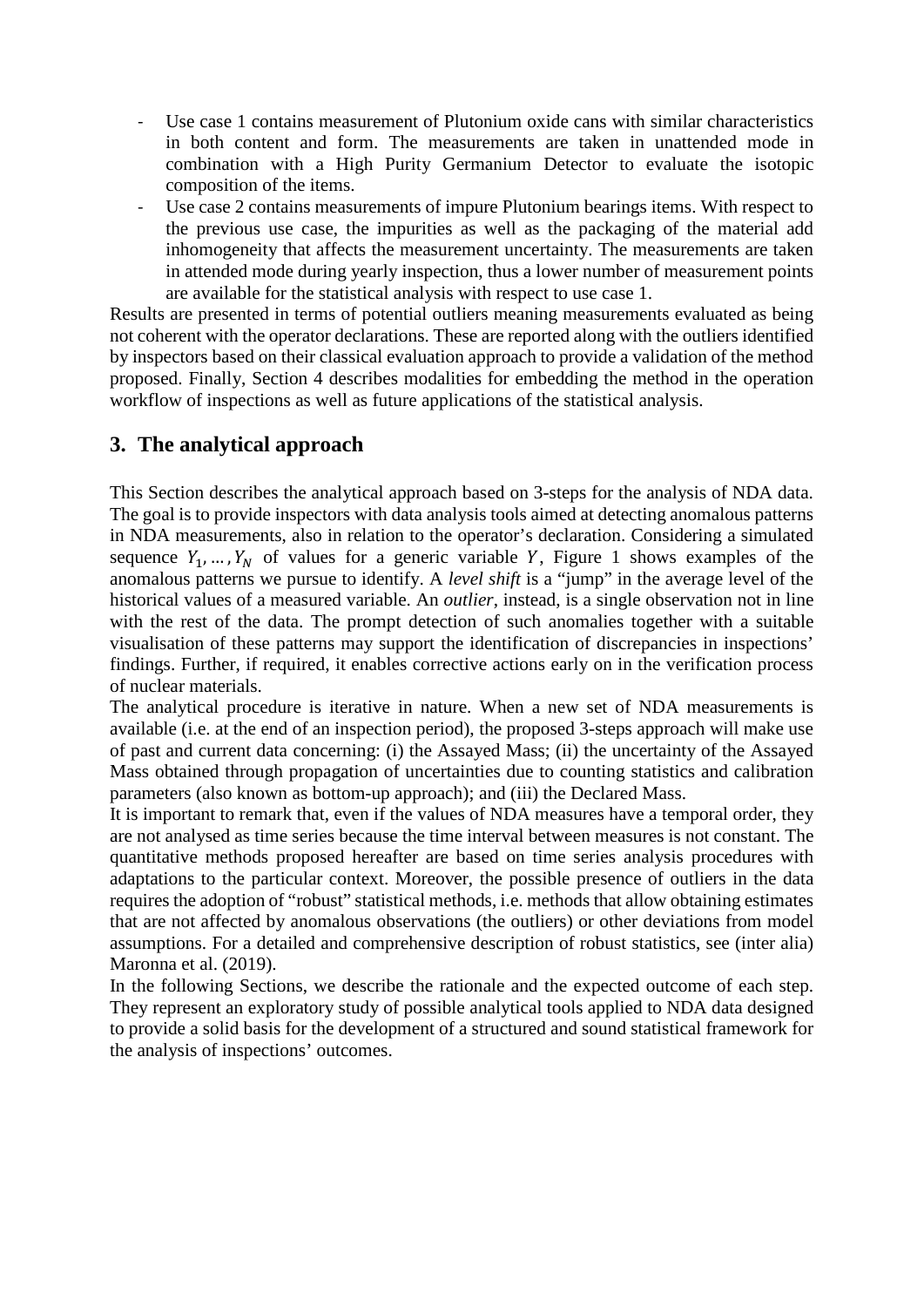

Figure 1. Examples of the anomalous patterns that the presented approach aims to identify.

#### **3.1. Step 1: Analysis of the ratio between the assayed mass and its uncertainty**

The first variable of interest is the ratio between the Assayed Mass and its uncertainty obtained through a bottom-up approach. The assumption is that the proportion between the uncertainty and the measure is approximately constant over time. This means that the historical evolution of the ratios between each measure and its corresponding uncertainty should lie approximately on a line parallel to the *x*-axis, representing the average level of the ratios. In this context, an outlier is an Assayed Mass whose uncertainty is not coherent with the rest of measurements while a level shift is a structural break in the relation between the measured mass and its uncertainty.

In this step of the analysis, we assume that:

$$
\frac{Uncertainty}{Assayed\ Mass} \sim constant \rightarrow \frac{Uncertainty}{Assayed\ Mass} = \alpha \pm \varepsilon
$$

Where  $\alpha$  represents the average level of the ratios, and  $\varepsilon$  is the error term. Therefore, when a new set of measurements is available, the first step of the statistical analysis estimates the parameters in the previous expression in a robust way to identify potential outliers and level shifts. The method adopted for the estimation is based on the robust monitoring of time series described in Rousseeuw et al. (2019). Even if conceived for time series analysis, this method can be easily adapted to this context. Involving only the Assayed Mass and its associated uncertainty obtained through a bottom-up approach, the outcome of this step provides an additional validation criterion for the measurement.

Figure 2 shows an example of the outcome of applying this step on use case 1 (Plutonium oxide cans measured in unattended mode). The analysis identifies several potential outliers, highlighted with red crosses, and a significant level shift in the average pattern of the measures. A closer look at the instrument performance revealed that in the month of May 2016 the operator modified a parameter in the measurement sequence without notification and the parameters of the algorithm triggering the data acquisition were not able to handle correctly the changes.

The impact of this modification led to a slightly higher estimation of the uncertainty of the assayed mass from 1.10% to 1.30% on average (one relative standard deviation, expressed in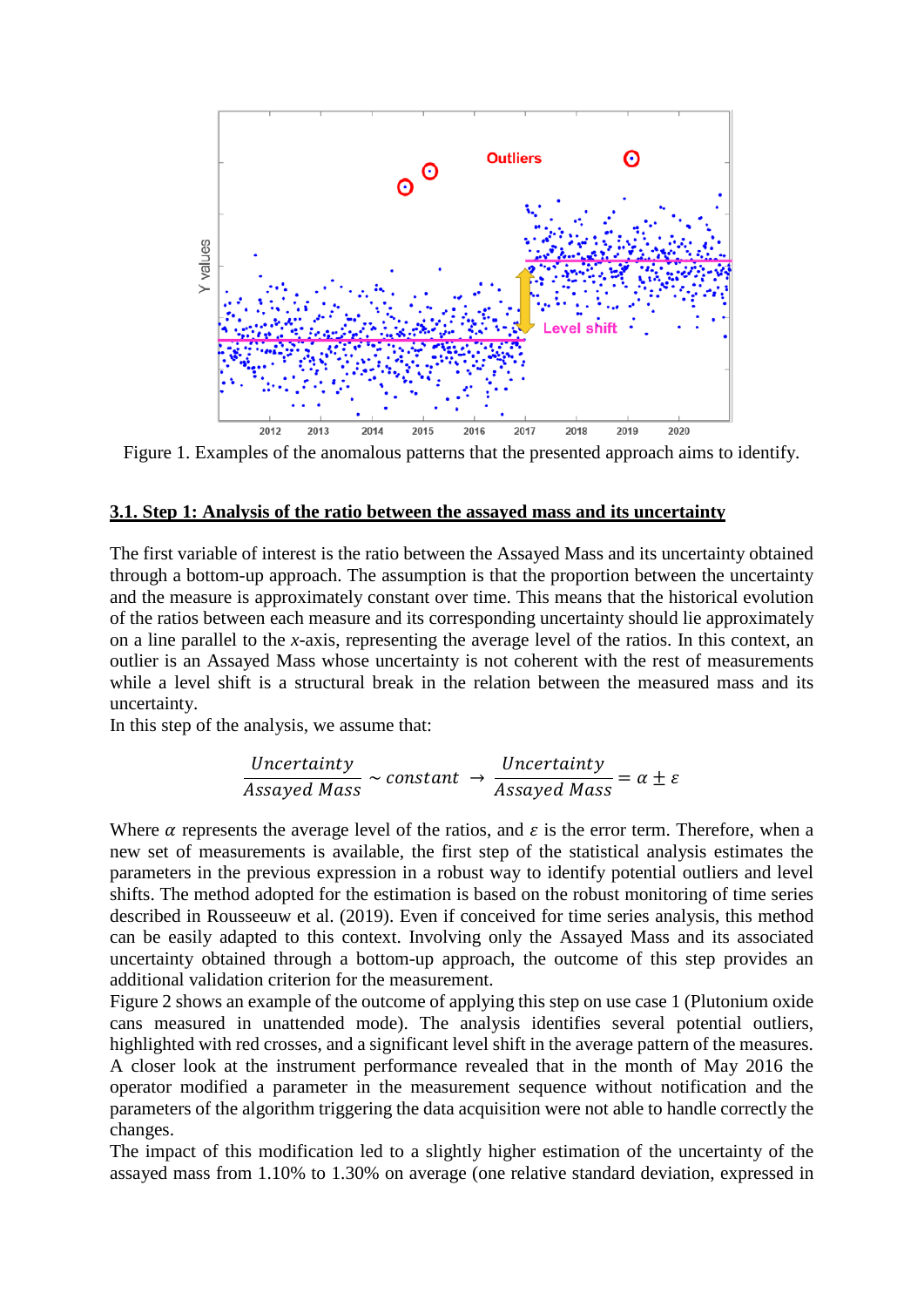percentage). At that time, as the acceptance criteria were based on a combination of validation parameters and a difference between the declared mass and the assayed mass justified by its measurement uncertainty, this issue remained undetected during the subsequent evaluations. Therefore, the statistical analysis proves to be able to detect changes in the measurement conditions that might otherwise get unnoticed, providing a timely indication for inspectors and technicians to plan for any remedial actions (i.e. an instrument's maintenance operation).



Figure 2. Example of the outcome of the first step of the analysis on use case 1 (Pu oxide cans measured in unattended mode). The level shift indicates a structural break in the relation between the measured mass and its uncertainty, while the red crosses represent potential outliers (i.e. assayed masses whose uncertainties are not coherent with the rest of measurements).

The assumption of a constant relation between mass and uncertainty for a given instrument does not always reflect the reality of the measurement conditions. This is even truer when an instrument is used to measure a wide range of masses. In this case, the uncertainty is affected by the mass for both the counting statistics (higher masses generally produce higher count rates), and for the calibration parameters. This results in a higher dispersion of the points around the average value  $\alpha$  and a higher error term  $\varepsilon$  which, in turn, leads to a less accurate definition of outliers and more potential missed 'alarms' (false negatives). Nevertheless, the advantage of the proposed approach is that it can be applied in the exact same way for any type of measurement or instrument, making it a robust and consistent approach for any safeguards measures. On the contrary, the adaptation of the approach for any individual function

*Uncertainty*  
*Assayed Mass* ~ 
$$
f
$$
 (*Assayed Mass*)  $\pm \varepsilon$ 

would not only complicate the approach, but also make it extremely sensitive to changes in the measurement conditions and thus subject to frequent adjustments.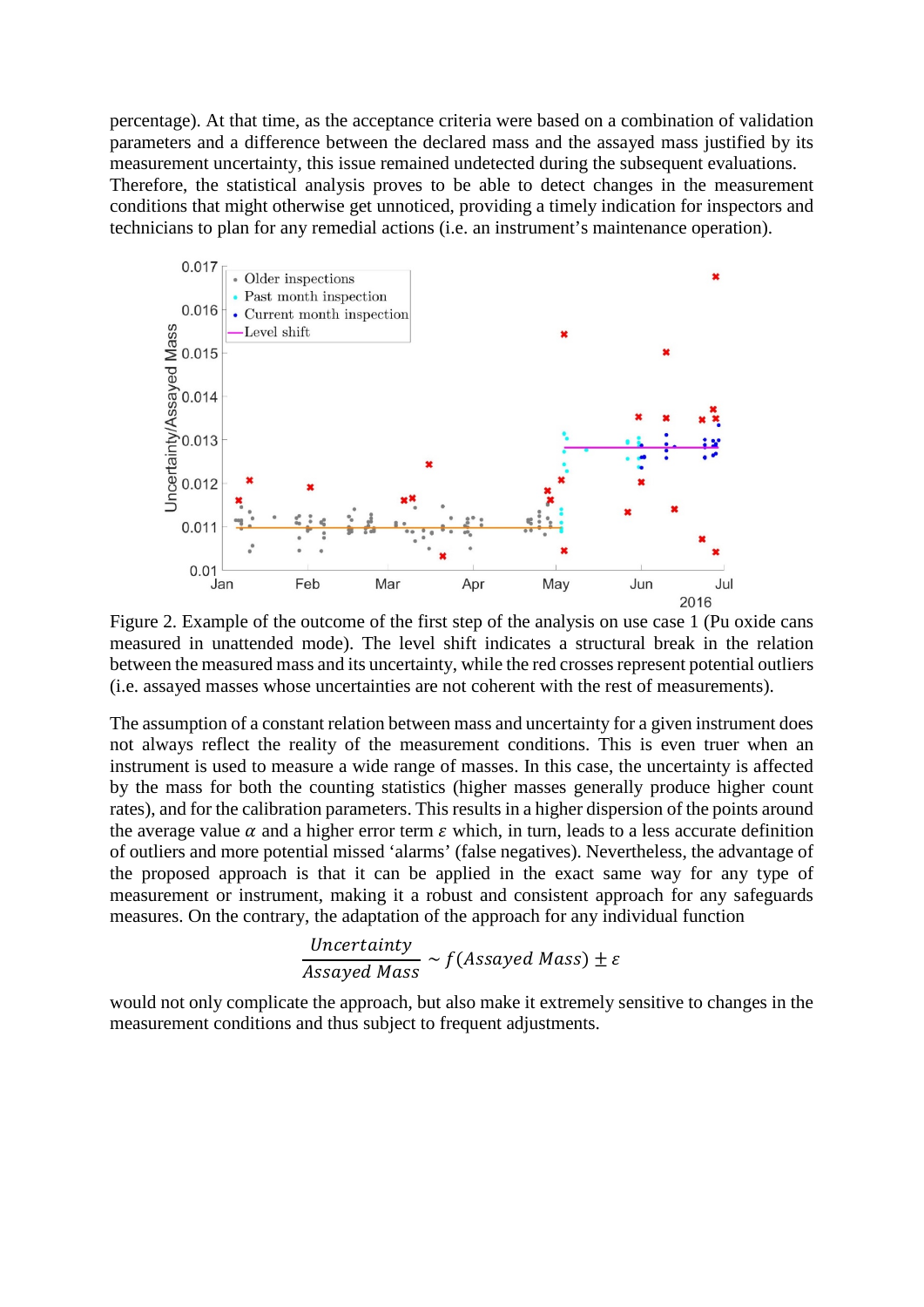### **3.2. Step 2: Identification of systematic bias and outliers in the sequence of relative Operator-Inspector differences**

The second variable of interest is the relative Operator-Inspector Difference, defined as:

$$
ROID = \frac{Assayed\ Mass - Declared\ Mass}{Declared\ Mass}
$$

This variable is also expected to be approximately constant over time, that is:

 $ROID = \beta \pm \epsilon$ 

where  $\beta$  represents the average level of the ROIDs, and  $\epsilon$  is the error term. This expression being very similar to the one introduced in the previous Section, it will be analysed through the same statistical approach. In addition to the identification of potential outliers and level shifts, in this case we are also interested in a careful assessment of the coefficient  $\beta$ . This represents the average relative distance between the operator and inspector measurements. An estimate of  $\beta$  significantly different from zero suggests there is systematic deviation between the two measures.

Figure 3 refers to use case 2 (impure Pu items measured in attended mode) where the estimate of  $\beta$  appears to be not statistically different from zero. Figure 4 shows an example obtained with use case 1 (Pu oxide cans measured in unattended mode) where a systematic bias between the operator and the inspector measurements is visible. Finally, Figure 5 presents an additional example from use case 1 where the bias, in addition to being systematic, also increases significantly over time. In all three cases, several potential outliers are identified.



Figure 3. Example of the outcome of the second step of the analysis on use case 2 (impure Pu items measured in attended mode). The estimate of  $\beta$  represents the average value of the Relative Operator-Inspector Difference (ROID) expressed in percentage that appears to be not statistically different from zero. The red crosses indicate potential outliers whose ROIDs are not coherent with the rest of the measurements.

The presence of a systematic bias between the verification measurements and the operator declarations is undesirable, but sometimes it is quite unavoidable. For example, in an unattended measurement station it can be due to an erroneous background measured when the nuclear material bearing item is too close to the instrument. The bias could be reduced by a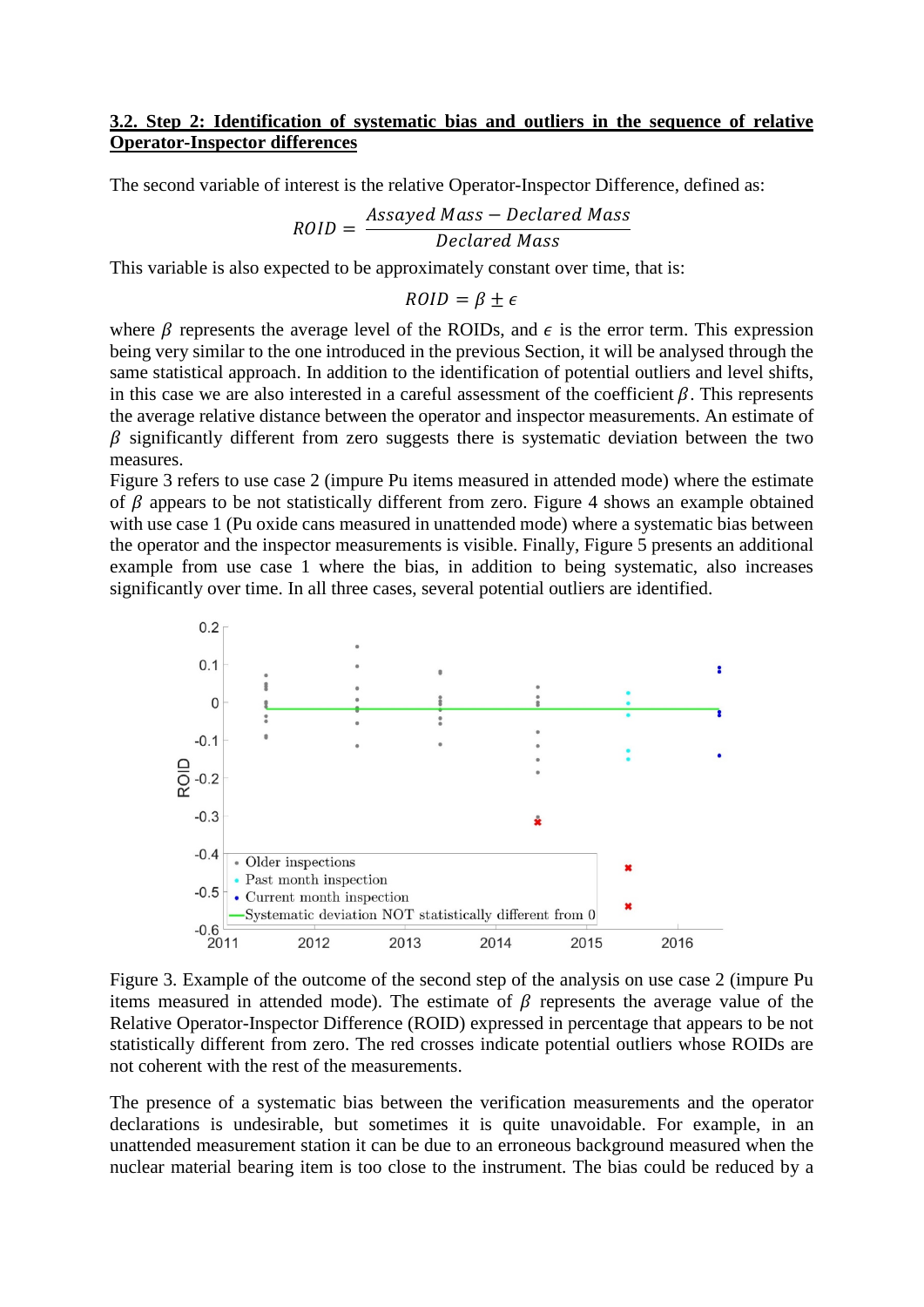change in the measurement sequence, but that may be very difficult to implement for the operator. In such cases, once the bias is recognised, understood and accepted, it is important to take it into account in the following evaluation of the measurement.



Figure 4. Example of the outcome of the second step of the analysis on use case 1 (Pu oxide cans measured in unattended mode). The y-axis represents the Relative Operator-Inspector Difference (ROID) expressed in percentage. Here a systematic bias between the operator and the inspector measurements is visible. The red crosses indicate potential outliers.



Figure 5. Example of the outcome of the second step of the analysis on use case 1 (Pu oxide cans measured in unattended mode). The y-axis represents the Relative Operator-Inspector Difference (ROID) expressed in percentage. Here the bias is different from zero and also presents a level shift. The red crosses indicate potential outliers.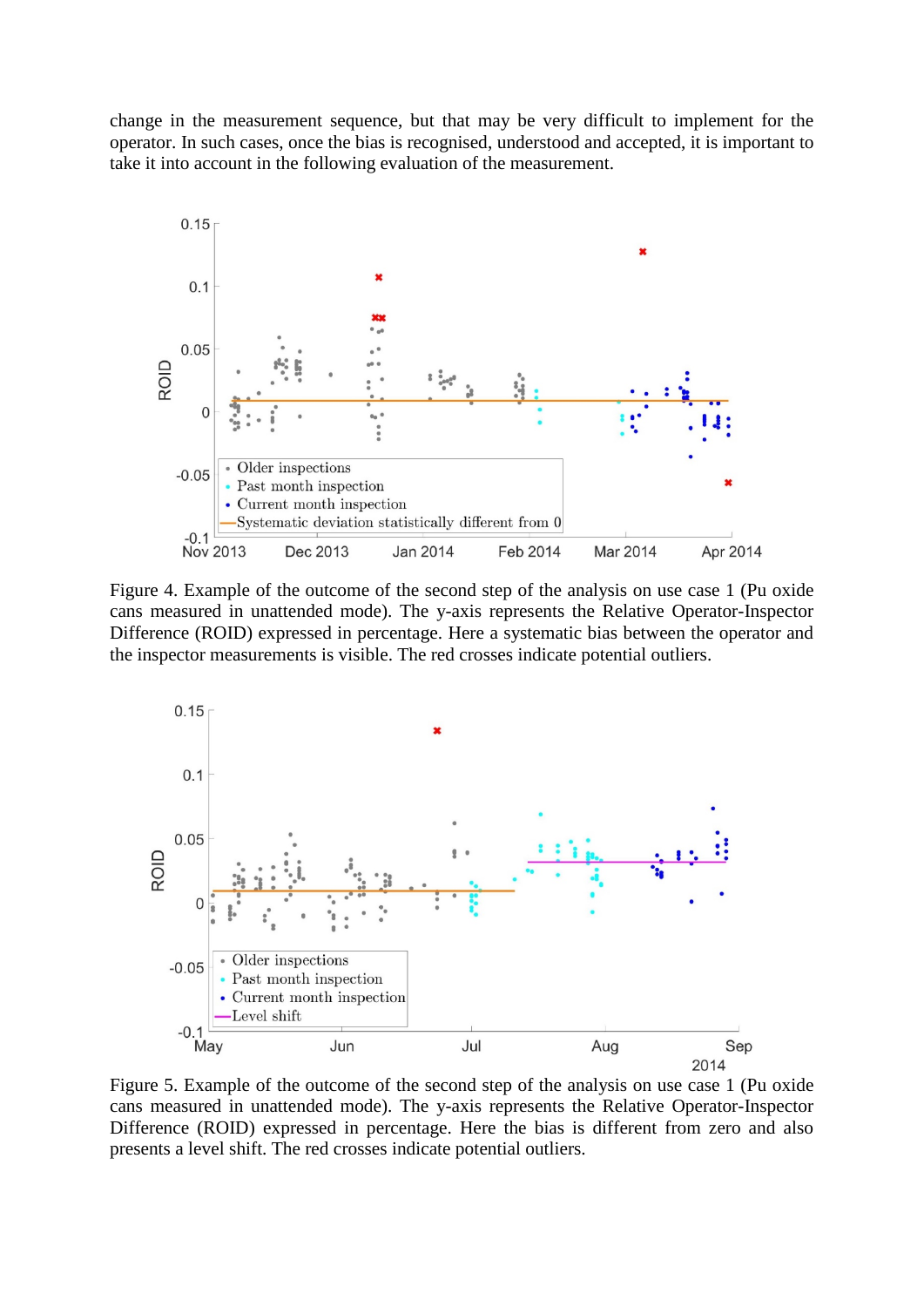#### **3.3. Step 3: Direct comparison of the Assayed and the Declared Mass of each item**

Once the coherence of the uncertainty estimation is analysed (first step) and any systematic biases are identified (second step), the Assayed and Declared Masses are compared in the third step to verify if they are statistically different or not.

Assuming that in the previous step no systematic bias was detected (i.e.  $\beta = 0$ ), if the Assayed Mass  $AM_i$  and the Declared Mass  $DM_i$  of an item i are not statistically different we have:

$$
E(OID_i) = E(DM_i - AM_i) = 0 \qquad Var(OID_i) = Var(DM_i - AM_i) = \sigma_{i,DM}^2 + \sigma_{i,AM}^2
$$

where  $OID$  is for Operator-Inspector Difference. The variance of  $AM_i$  is given by the bottomup estimation of the uncertainty, whereas the variance of  $DM_i$  is unknown. The International Target Values (ITV) provide cut-off values  $\eta_{ITV}$  such that  $\sigma_{i, DM} \leq \eta_{ITV} \times DM_i$ . Therefore, the cut-off multiplied by  $DM_i$  represents the maximum value of the uncertainty of the Declared Mass. Along the same line, we can define:

$$
\sigma_{i,DM}^2 = \eta_i^2 \times DM_i^2
$$

and obtain:

$$
Var(OD_i) = \eta_i^2 DM_i^2 + \sigma_{i,AM}^2
$$

If we base the identification of outliers on the classical  $k\sigma$  rule, where the value of k depends on the desired significance level for identifying an outlier, then an  $OID$  is an outlier if the distance from its expected value is larger (in absolute value) than  $k$  times its standard error. Therefore an *OID* is **NOT** an outlier if:

$$
|OID_i - E(OID_i)| \le k \times \sigma_{OID_i}
$$

that, considering the previous expression for the variance of  $OID_i$ , becomes:

$$
|OID_i - E(OID_i)| \le k \sqrt{\eta_i^2 DM_i^2 + \sigma_{i,AM}^2}.
$$

This condition is satisfied whenever

$$
\eta_i \ge \frac{1}{kDM_i} \sqrt{(OID_i - k\sigma_{i,AM})(OID_i + k\sigma_{i,AM})}.
$$

Therefore, the Operator-Inspector Difference of an item  $i$  is **NOT** an outlier whenever the ratio between the uncertainty and the value of Declared Mass (represented by  $\eta_i$ ) is above a value  $\hat{\eta}_i$ , given by:

$$
\hat{\eta}_i = \frac{1}{kDM_i} \sqrt{(OID_i - k\sigma_{i,AM})(OID_i + k\sigma_{i,AM})}.
$$

*The higher the value of*  $\hat{\eta}_i$ *, the higher the probability that*  $OID_i$  *is an outlier. If the value under* the squared root is negative, there is no statistical evidence to identify  $OID_i$  as an outlier, according to the chosen outlier definition strategy. Moreover, we can directly compare  $\hat{\eta}_i$  with the ITV cut-off  $\eta_{ITV}$ . This yields to more interpretable results, and simplifies the detection of suspiciously high values of  $\hat{\eta}_i$ . In particular we can distinguish 3 cases:

- 1.  $\hat{\eta}_i = 0$  (because the value under the square root is smaller than 0): no statistical evidence of anomaly;
- 2.  $0 < \hat{\eta}_i \le \eta_{ITV}$ : in this case we need to identify which values of  $\hat{\eta}_i$  are suspiciously high. However, the assessment of the magnitude of  $\hat{\eta}_i$  should be easily defined, given its direct connection with  $\eta_{ITV}$ .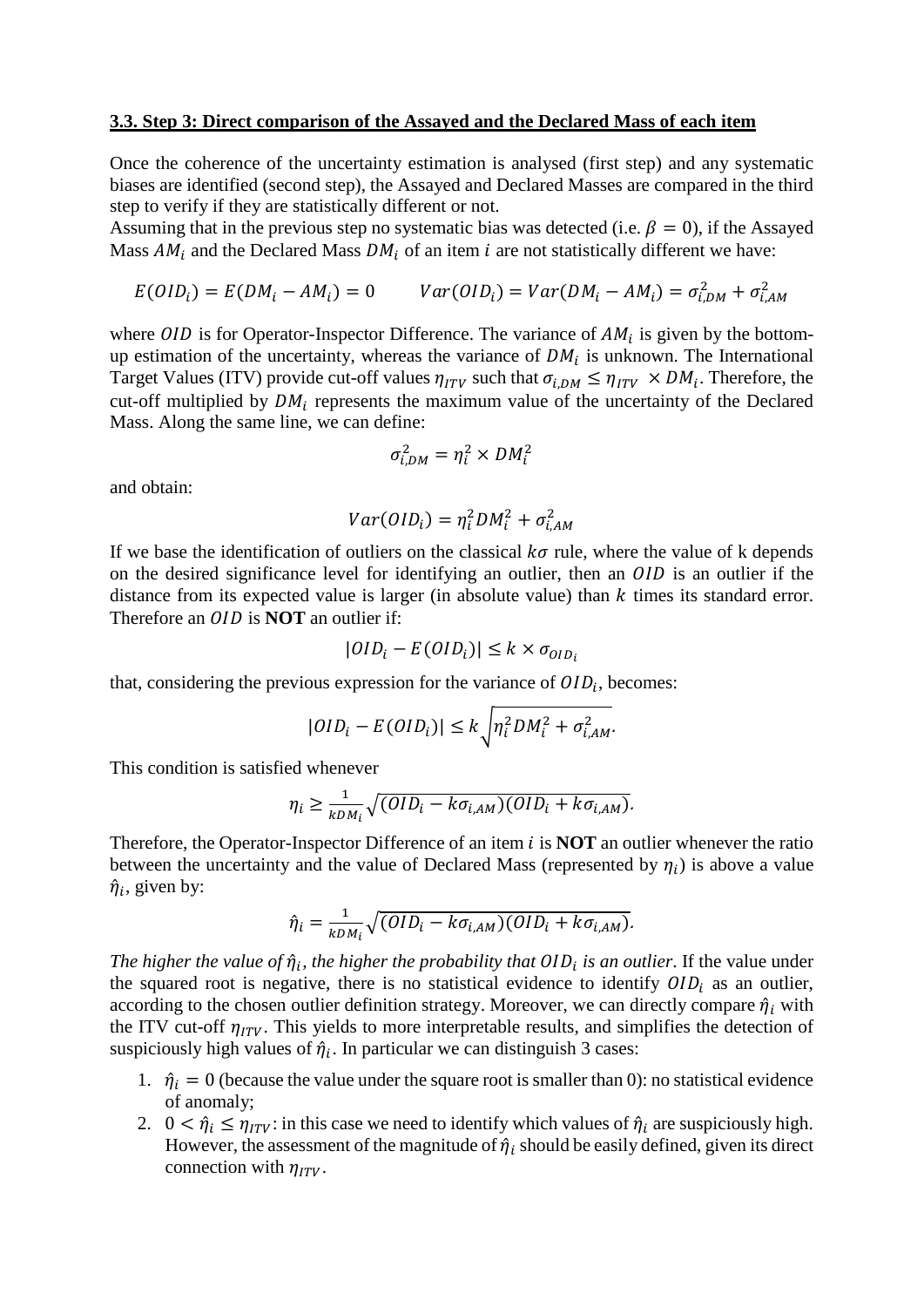3.  $\hat{\eta}_i > \eta_{ITV}$ : the Assayed and the Declared Mass are statistically different, we are in presence of an outlier.

Finally, we started this section by assuming that in the analysis of step 3.2 no systematic bias was detected (i.e.  $\beta = 0$ ). If this is not the case, then we have that:

$$
E(OD_i) = E(DM_i - AM_i) = \beta DM_i \qquad Var(OD_i) = Var(DM_i - AM_i) = \sigma_{i,DM}^2 + \sigma_{i,AM}^2.
$$

Therefore the *OID* is **NOT** an outlier if:

$$
|OID_i - \beta DM_i| \le k \sqrt{\eta_i^2 DM_i^2 + \sigma_{i,AM}^2}
$$

that leads to the following expression for the threshold:



Figure 6. Example of the outcome of the third step of the analysis on use case 2 (impure Pu items measured in attended mode). The y-axis represent the variable  $\hat{\eta}_i$ , a new evaluation parameter based on the ratio between the uncertainty and the value of Declared Mass. The value  $\eta_{ITV}$  define the threshold between suspiciously high values of  $\hat{\eta}_i$  and obvious outliers, whereas  $\eta_T$  discriminates the "safe" values of  $\hat{\eta}_i$  from the ones that may raise an alarm. At the end of the analysis, the measurements identified as outliers are reported by their measurement ID number, allowing inspectors for a quick graphical overview of the anomalous measurements.

Figure 6 presents an example from use case 2 (impure Pu items measured in attended mode) of the application of this new threshold. The values of  $\eta_{ITV}$  and  $\eta_T$ , that divide the plot into three sub-regions, are purely descriptive, in order to demonstrate how the outcome of this approach may be interpreted. The former define the border between suspiciously high values of  $\hat{\eta}_i$  and obvious outliers, whereas the latter discriminates the "safe" values of  $\hat{\eta}_i$  from the ones that may raise an alarm. This particular case is an interesting example as the items were shipped between two facilities and measured at both the shipper and the receiver with different instruments. A cross check between the results at both ends led to a confirmation that measurements number 41, 46, 33 and 36 were inconsistent with the declarations and that the corresponding OIDs were actually outliers.